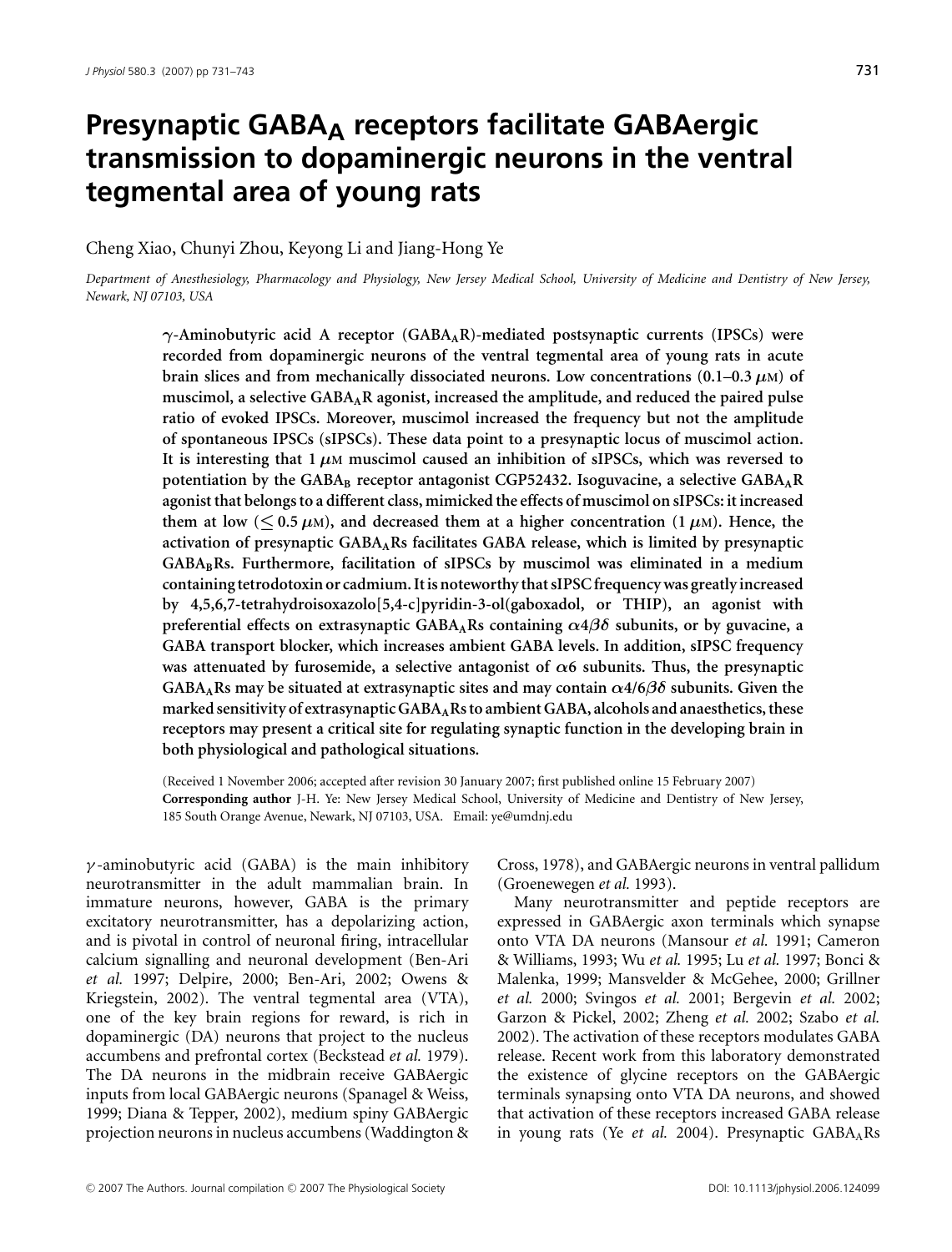were found to modulate neurotransmitter release in both peripheral and central synapses. Classic studies of the neuromuscular junction (Dudel & Kuffler, 1961; Takeuchi & Takeuchi, 1966) and spinal motor neurons (Eccles, 1964) indicate that the activation of presynaptic  $GABA_ARs$ inhibits transmitter release. Nevertheless, recent studies in rats showed that the activation of presynaptic  $GABA<sub>A</sub>Rs$ increases the release of glutamate or glycine (Jang *et al.* 2002, 2005, 2006; Koga *et al.* 2005). However, it remains unknown whether GABA receptors exist on GABAergic axon terminals in the VTA, and how these presynaptic  $GABA_A$  and  $GABA_B$  receptors regulate  $GABA$ ergic transmission.

In the present study, using a combination of pharmacological and electrophysiological approaches, we have provided evidence indicating that functional  $GABA_A$ and  $GABA_B$  receptors are located on the  $GABA$ ergic axon terminals which synapse onto VTA DA neurons. Activation of these  $GABA_A$  or  $GABA_B$  receptors, respectively, facilitates or suppresses GABAergic transmission in the immature neurons. We have also provided evidence supporting an extrasynaptic locus for these presynaptic GABAARs. In view of the marked sensitivity of the extrasynaptic  $GABA<sub>A</sub>Rs$  to ambient  $GABA$ , alcohols and anaesthetics, these receptors are likely to play a critical role in the regulation of synaptic function in the developing brain in physiological and pathological situations. Some of these results have been reported previously in abstract form (Xiao & Ye, 2005; Ye *et al.* 2006*a*).

## **Methods**

#### **Preparations**

All procedures abided by the UK Animals (Scientific Procedures) Act 1986. The care and use of animals and the experimental protocol of this study were approved by the Institutional Animal Care and Use Committee of the University of Medicine and Dentistry of New Jersey. All efforts were made to minimize animal suffering, to reduce the number of animal used, and to utilize alternatives to *in vivo* techniques. All experiments were done on brains from young Sprague–Dawley rats (at postnatal day (P) 4–10). Most experiments were performed using midbrain slices, which were prepared as previously described (Ye *et al.* 2004, 2006*b*). In brief, rats were anaesthetized with ketamine and xylazine (80 and 10 mg kg<sup>−</sup>1, respectively, administered intraperitoneally) and then killed by decapitation. The midbrain was isolated and sliced in the coronal plane (250–300  $\mu$ m) with VF-100 or VF-200 slicers (Precisionary Instruments, Greenville, NC, USA), while kept in ice-cold modified glycerol-based artificial cerebral spinal fluid (GACSF) saturated with 95%  $O_2$ –5%  $CO_2$  (carbogen) containing (mm): glycerol 250, KCl 2.5, NaH<sub>2</sub>PO<sub>4</sub> 1.2, MgCl<sub>2</sub> 1.2, CaCl<sub>2</sub> 2.4, NaHCO<sub>3</sub>

26 and glucose 11. Slices (two per animal) were allowed to recover at 31◦C for at least 1 h in a holding chamber, before they were placed in the recording chamber and superfused  $(1.5–2.0 \text{ ml min}^{-1})$  with carbogen-saturated ACSF. The recovering bath was filled with standard carbogenated ACSF containing (mm): NaCl 125, KCl 2.5, NaH<sub>2</sub>PO<sub>4</sub> 1.2, MgCl<sub>2</sub> 1.2, CaCl<sub>2</sub> 2.4, NaHCO<sub>3</sub> 26 and glucose 11. Some experiments were done on single neurons isolated from VTA slices using an enzyme-free mechanically dissociation procedure, as previously described (Ye *et al.* 2004). Briefly, midbrain slices (300  $\mu$ m thick) were kept in carbogenated ACSF at room temperature (21–24◦C) for at least 1 h before mechanical dissociation. The slices were then transferred to a 35 mm culture dish (Primaria 3801; Becton Dickinson, Rutherford, NJ, USA). These dishes were filled with standard external solution containing (mm): NaCl 140, KCl 5, CaCl<sub>2</sub> 2, MgCl<sub>2</sub> 2, Hepes 10 and glucose 10; 320 mosmol l<sup>−</sup>1, pH adjusted to 7.4 with NaOH. Under an inverted microscope (Nikon, Tokyo, Japan), the VTA was identified medial to the accessory optic tract and lateral to the fasciculus retroflexus. A heavily fire-polished glass pipette, lightly touching the surface of the VTA, was vibrated horizontally at 20 Hz for 2 min using a homemade device. The slice was then removed. The isolated neurons adhered to the bottom of the dish within 20 min and were then ready for electrophysiological experiments.

#### **Electrophysiological recording**

Whole-cell and loose-patch cell-attached configurations were used to record electrical activity with MultiClamp 700A or Axopatch 200B amplifiers (Axon Instruments, Molecular Devices, Union City, CA, USA), Digidata 1320A or 1322A analog-to-digital converters (Axon Instruments), and pClamp 9.2 software (Axon Instruments). Data were filtered at 2 kHz and sampled at 10 kHz. Analyses were limited to data from cells having initial series resistance of 15–25 M $\Omega$  and the changes of which were less than 20% during recording.

The patch electrodes had a resistance of  $3-5 \text{ M}\Omega$ , when filled with (mm): CsF 135, CsCl 5, EGTA 5,  $CaCl<sub>2</sub>$  0.5, Hepes 10, Mg-ATP 2 and GTP 0.1 (for brain slice recording, Turecek & Trussell, 2001); or CsCl 140,  $MgCl<sub>2</sub>$  2, EGTA 4, CaCl<sub>2</sub> 0.4, Hepes 10, Mg-ATP 2 and GTP 0.1 (for recordings from mechanically dissociated neurons); pH was adjusted to 7.2 with Tris base, and the osmolarity to 300 mOsmol l<sup>−</sup><sup>1</sup> with sucrose. Throughout the experiments, the bath was continuously perfused with the standard external solution (for the isolated neurons) or ACSF (for brain slices). All recordings were made in these solutions at an ambient temperature of 20–23◦C.

In brain slices, cells were visualized with an upright microscope (E600FN; Nikon) and near infrared illumination. To evoke monosynaptic IPSCs, a glass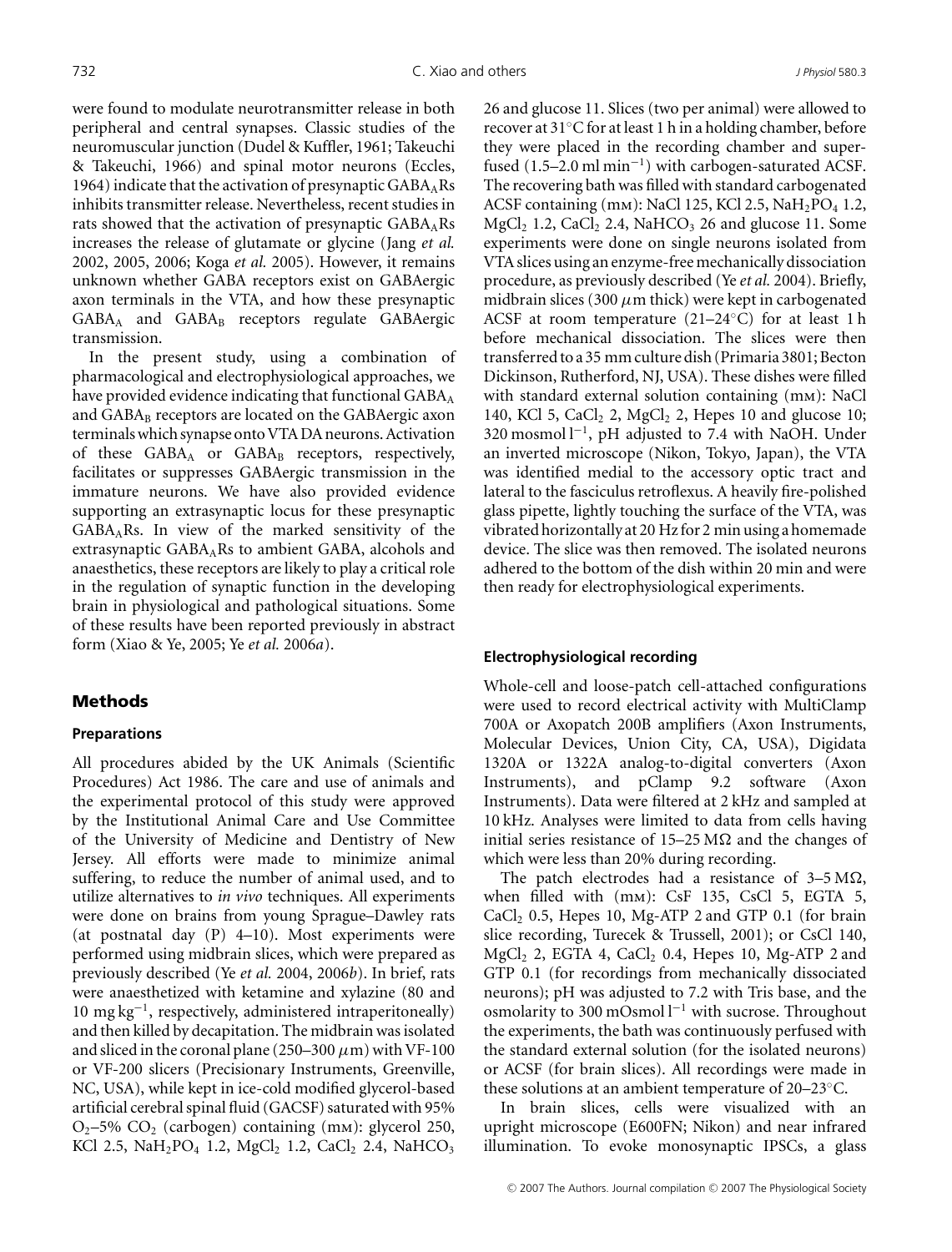stimulation electrode with a tip of  $10 \mu m$  in diameter was placed 50–100  $\mu$ m away from the recording site in the VTA. Paired stimuli (100–200  $\mu$ s depolarizing pulses, 50 ms apart) were given at the rate of 0.05 Hz.

#### **Chemicals and applications**

Most of the chemicals including  $p(-)$ -2-amino-5phospho-pentanoate (AP5), 6,7-dinitroquinoxaline-2, 3-dione (DNQX), bicuculline (BIC), cadmium chloride, isoguvacine, furosemide, 4,5,6,7-tetrahydroisoxazolo [5, 4-c]pyridine-3-ol (gaboxadol, or THIP), guvacine hydrochloride, Tyr-D-Ala-Gly-N-Me-Phe-Gly-ol enkephalin (DAMGO) and tetrodotoxin (TTX), were obtained from Sigma (St Louis, MO, USA). Muscimol and CGP52432 were from Tocris (Ellisville, MO, USA). The solutions, prepared before the experiment, were applied to a dissociated neuron with a Y-tube. This exchanged the external solution surrounding the neurons within 40 ms (Zhou *et al.* 2006). In experiments on brain slices, chemicals were added in known concentrations to the superfusate. The fact that  $10 \mu$ m bicuculline blocked most IPSCs (in slices) within 90 s is an indication of the effective bath exchange time.

#### **Data analysis**

Spontaneous discharges and inhibitory postsynaptic currents (sIPSCs) were counted and analysed with Clampfit 9.2 (Axon Instruments); sIPSCs were screened automatically (5 pA amplitude threshold), checked visually and accepted or rejected according to their rise and decay times. The frequency and amplitude of all events, during and after drug applications, were normalized to the mean of the values observed during the initial control period. Cumulative probability plots of the incidence of various inter-event intervals and amplitudes (for 100–1500 sIPSCs), recorded under different conditions from the same neuron, were compared with the Kolmogorov–Smirnov (K-S) test. For other plots, data obtained over a 1–2 min period at the peak of a drug response were normalized to the average values of the frequency and amplitude of sIPSCs or miniature IPSCs (mIPSCs) during the initial control period (4–5 min). The amplitude of eIPSCs was measured with Clampfit 9.2. For each experimental condition, we averaged the amplitudes of eIPSCs or paired pulse ratio ( $PPR = IPSC_2/IPSC_1$ ) from 10 to 20 trials. IPS $C_1$  and IPS $C_2$  are the IPSCs in response to the first and second stimulus of the paired pulses, respectively. In the figures, single eIPSCs or paired eIPSCs are averages of  $> 10$  successive traces. Data were expressed as means  $(\pm s.\text{E.M.})$ . The statistical significance of drug effects was assessed by Student's paired two-tailed *t* test. Values of  $P < 0.05$  were considered significant.

#### Results

#### **Identification of DA neurons**

Experiments were done in acute midbrain slices (Fig. 1*A*) or mechanically dissociated neurons (Fig. 1*B*). All recordings were obtained from putative DA neurons identified by their pharmacological and physiological properties. Specifically, spontaneous firing of VTA neurons was first recorded with the loose-patch cellattached configuration (Fig. 1*C*). The depression of spontaneous firing by 0.2  $\mu$ M quinpirole (QP), a dopamine D2/D3 receptor agonist (Fig. 1*Ca*) (in slices and isolated neurons), and facilitation by 1  $\mu$ m DAMGO, a  $\mu$ -opioid receptor agonist (Fig. 1*Cb*) (in slices), is probably due to DAMGO-induced disinhibition; this is a characteristic feature of VTA DA neurons (Margolis*et al.* 2006). We then changed the recording into the whole-cell configuration by applying further suction. The existence of a prominent inward current  $(I_h)$  activated by hyperpolarizing voltage steps (between−60 and−160 mV) recorded under voltage clamp (Fig. 1*Da*), or a voltage-sag in response to a hyperpolarizing current pulse (−100 pA) recorded under current clamp (Fig. 1*Db*) (Lacey *et al.* 1989), was used to further identify the putative VTA DA neurons (in slices and isolated neurons).*I*<sup>h</sup> is present in 70% of VTA DA neurons, and it is well documented that GABAergic neurons do not have *I*<sup>h</sup> (Cameron *et al.* 1997; Jones & Kauer, 1999; Neuhoff *et al.* 2002; Margolis *et al.* 2006; Schilstrom *et al.* 2006). Although *I*<sup>h</sup> currents are not present exclusively in the DA cells, it is unlikely that the *I*h-positive tyrosine hydroxylase-negative cells made a significant contribution to our observations.

## **Muscimol potentiates GABAergic evoked IPSCs (eIPSCs)**

In midbrain slices, eIPSCs were recorded from VTA DA neurons at a holding potential  $(V_H)$  of 0 mV in the presence of AP5 (50  $\mu$ m) and DNQX (20  $\mu$ m). These eIPSCs were completely eliminated by 10  $\mu$ M bicuculline  $(BIC)$ , a specific GABA<sub>A</sub>R antagonist, indicating that they were mediated by GABA<sub>A</sub>Rs (Fig. 2Aa). As illustrated in Fig. 2*Aa* and*Ab*, 0.3 μmmuscimol (Mus), a specific agonist for  $GABA<sub>A</sub>Rs$ , prominently potentiated the amplitude of eIPSCs. The potentiation was reversible; eIPSCs recovered to control level after washout of muscimol. In seven experiments,  $0.3 \mu$ M muscimol significantly enhanced eIPSCs by  $35 \pm 7\%$  (control,  $76 \pm 6$ ; muscimol,  $103 \pm 11$  pA,  $P = 0.02$ ; Fig. 2*C*).

Muscimol-induced enhancement of IPSCs could be due to a facilitation of GABA release, a potentiation of postsynaptic GABAA receptors, or a combination of the two. To determine whether a presynaptic mechanism is involved, we compared the response to paired pulse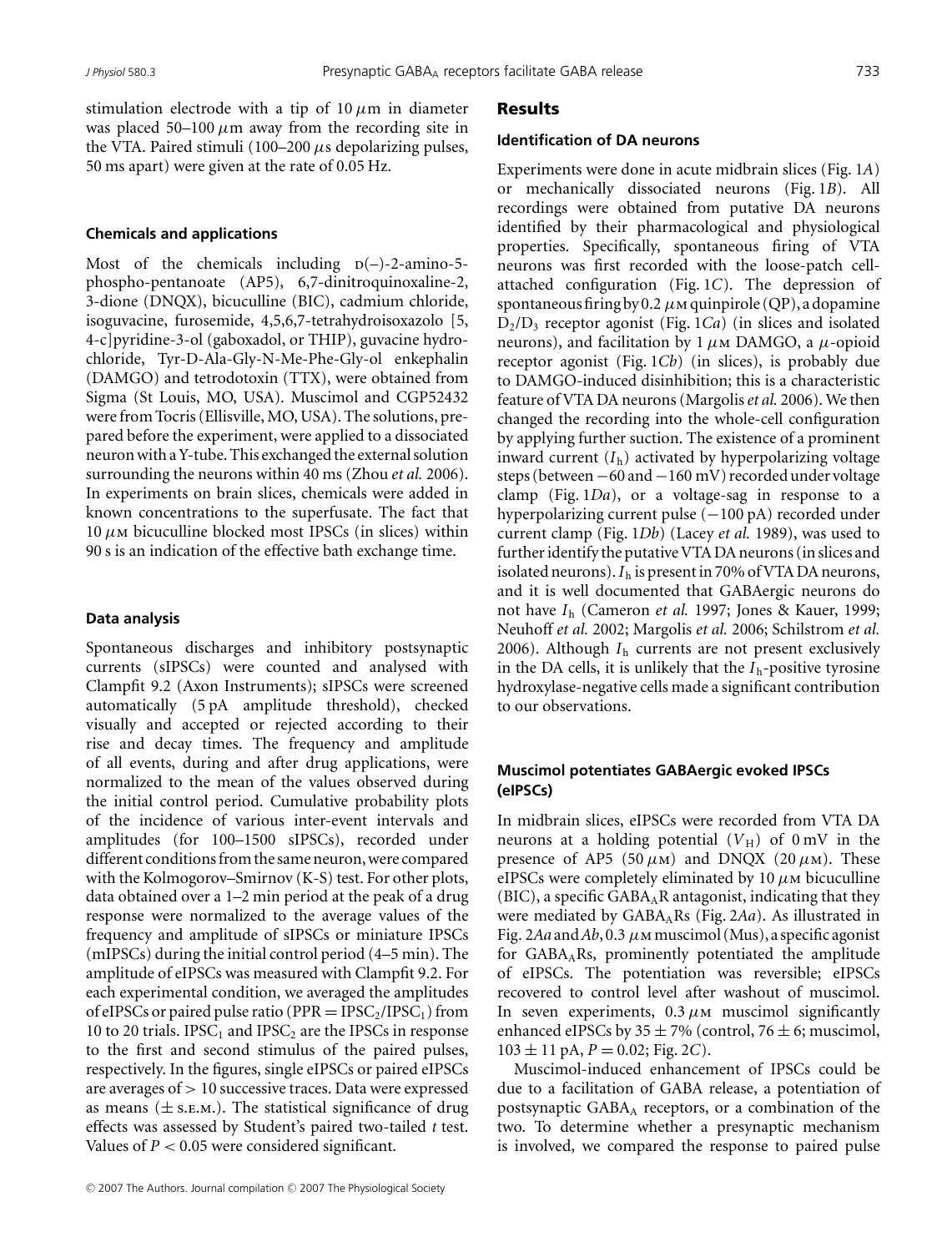stimulation (at 50 ms interval), a measure that changes in a highly predictable fashion with changes in the probability of transmitter release (Dobrunz & Stevens, 1997). As shown in Fig  $2Ba$ , 0.3  $\mu$ M muscimol prominently increased the amplitude of the first IPSC (eIPSC<sub>1</sub>), but only slightly increased the second eIPSC (eIPSC<sub>2</sub>), and thus significantly decreased the paired pulse ratio  $(PPR = eIPSC_2/eIPSC_1)$ . Figure 2*Bb* shows that 0.3  $\mu$ M muscimol reversibly decreased the PPR of seven cells. On average,  $0.3 \mu$ M muscimol changed the PPR by  $20 \pm 1\%$  (muscimol,  $0.95 \pm 0.05$ ; control,  $1.19 \pm 0.08$ ,  $n = 7$ ,  $P = 0.001$ , Fig. 2*C*). These results indicate that muscimol increases presynaptic GABA release.

#### **Muscimol presynaptically modifies sIPSCs**

To further test this possibility, we compared sIPSCs recorded from slices in the absence and presence of muscimol. In the presence of AP5 (50  $\mu$ M) and DNQX (20  $\mu$ m), the application of 10  $\mu$ m bicuculline completely eliminated all sIPSCs (data not shown), indicating that they were mediated by GABA<sub>A</sub>Rs. Muscimol  $(0.3 \mu M)$ prominently increased sIPSC frequency (Fig. 3*A*) by  $28 \pm 8\%$  (muscimol,  $1.62 \pm 0.38$ ; control,  $1.28 \pm 0.31$  Hz,  $n = 6$ ,  $P < 0.01$ ; Fig. 3*C*). This was further illustrated by cumulative plots of the incidence of various intervals between successive sIPSCs (Fig. 3*B*): 0.3  $\mu$ M muscimol induced a marked shift towards shorter intervals (Fig. 3*Ba*, K-S test,  $P < 0.01$ ), but no significant change in amplitude (Fig. 3*Bb*, K-S test,  $P > 0.05$ ), and in the mean values  $(101 \pm 6\% \text{ of control: muscimol, } 17 \pm 3; \text{ control, } 17 \pm 3$  $pA, n = 6, P = 0.49$ ; Fig. 3*Cb*). These data further support a presynaptic locus of action of muscimol. Figure 3*Ca* illustrates the dose dependence of the action of muscimol on sIPSC frequency. While 0.1  $\mu$ M muscimol enhanced sIPSC frequency by  $35 \pm 7\%$  (muscimol,  $1.84 \pm 0.40$ ; control,  $1.39 \pm 0.30$  Hz,  $n = 8$ ,  $P < 0.01$ ), unexpectedly, 1  $\mu$ M muscimol decreased sIPSC frequency by 40  $\pm$  12% (muscimol,  $0.82 \pm 0.09$ ; control,  $1.60 \pm 0.30$  Hz,  $n = 5$ , *P* < 0.05; Fig. 3*Ca*; also see Fig. 4*A*). On the other hand,



**Figure 1. Electrophysiological and pharmacological properties of DA neurons in VTA** *A*, photomicrograph of neurons in a midbrain slice, obtained by a Nikon E600FN upright microscope, under differential interference contrast illumination, with the aid of a near-infrared CCD camera (40  $\times$ , water immersion objective). *B*, a mechanically dissociated putative DA neuron from the VTA. *C*, spontaneous firings (5 s) of a DA neuron recorded in a slice were reversibly inhibited by quinpirole (0.2  $\mu$ M), and facilitated by DAMGO (1  $\mu$ M). *D*, this putative DA neuron has a large *I*<sup>h</sup> induced by hyperpolarizing voltage (*Da*), and a prominent time-dependent 'sag' in membrane potential in response to −100 pA current, which was applied as 25 pA steps from 0 pA (*Db*).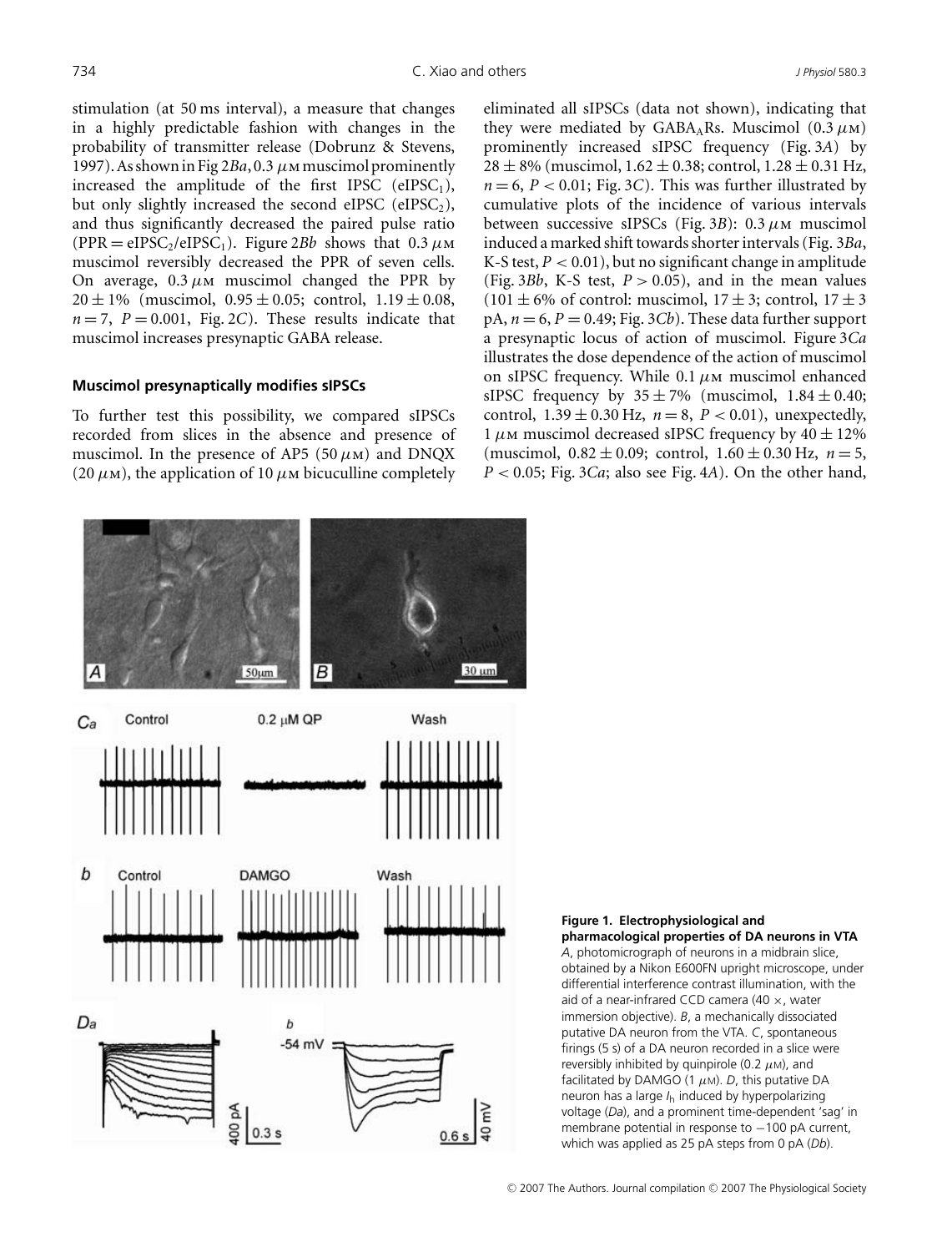



*Aa*, the GABA<sub>A</sub>R agonist muscimol (Mus, 0.3  $\mu$ M) enhanced the amplitude of IPSCs evoked by pulse stimulation within VTA and recorded from a putative DA neuron, which was completely blocked by bicuculline (BIC, 10  $\mu$ M). Ab, time course of change in eIPSC amplitude (mean  $\pm$  s.e.m.) induced by 0.3  $\mu$ m muscimol ( $n = 7$ ). Before plotting, the peak amplitude of eIPSCs was normalized to the value obtained just before the application of muscimol. *Ba*, responses to paired pulse stimulation (at 50 ms interval) showed clear facilitation, which was significantly reduced by 0.3  $\mu$ M muscimol. Data are averages of 10 traces. *Bb*, time course (mean  $\pm$  s.e.m.) of 0.3  $\mu$ M muscimol-induced reduction of percentage paired pulse ratio (PPR = IPSC<sub>2</sub>/IPSC<sub>1</sub>,  $n = 7$ ). IPSC<sub>1</sub> and IPSC<sub>2</sub> are the IPSCs in response to the first and second stimulus of the paired pulses, respectively. *C*, summary of the effects of 0.3  $\mu$ M muscimol ( $n = 7$ ). Change of amplitude was calculated as  $[(IPSC_{Mus}/IPSC_{control}) - 1] \times 100$ . IPSC<sub>mus</sub> and IPSC<sub>control</sub> are the IPSCs recorded in the presence and absence of muscimol, respectively. Change of PPR was calculated as  $[(PPR_{MUS}/PPR_{control}) - 1] \times 100$ . PPR<sub>Mus</sub> and PPR<sub>control</sub> are the paired pulse ratios obtained in the presence and absence of muscimol, respectively. *P* < 0.05, *P* < 0.01, paired *t* test for muscimol application *versus* pre-muscimol control. All IPSCs were recorded from



**Figure 3. Muscimol modulates the frequency of spontaneous IPSCs (sIPSCs) in putative DA neurons of VTA in slices** All sIPSCs were recorded at a holding potential  $(V_H)$  of 0 mV, in the presence of AP5 (50  $μ$ M) and DNQX (20  $μ$ M). *A*, application of 0.3  $μ$ M muscimol greatly (and reversibly) increased the frequency of sIPSCs. *B*, representative cumulative probability plots show increased incidence of short intervals (*Ba*, K-S test, *P* < 0.01), but no change in the amplitudes (*Bb*, K-S test, *P* > 0.5). *C*, muscimol (0.1, 0.3 and 1 μM) showed dose-dependent effects of on the frequency (*Ca*), but no effect on amplitude (*Cb*) of sIPSCs (mean ± S.E.M.). Change of sIPSCs was calculated as  $[IPSC_{Mus}/IPSC_{control}] - 1] \times 100$ . Number of neurons in each group is indicated in parentheses. ∗∗*P* < 0.01, paired *t* test for muscimol application *versus* pre-muscimol control.

at all these concentrations, muscimol did not alter sIPSC amplitude, as shown by the histogram in Fig. 3*Cb* (0.1  $\mu$ m: muscimol, 18 ± 3; control, 17 ± 3 pA,  $n = 8$ , *P* = 0.19; 1  $\mu$ m: muscimol, 13  $\pm$  1; control, 15  $\pm$  2 pA,  $n = 5$ ,  $P = 0.11$ ). These results are consistent with a presynaptic mechanism of muscimol action.

VTA DA neurons of young rats (postnatal day 4–10). All IPSCs were recorded in the presence of AP5 (50  $\mu$ m) and DNQX (20  $\mu$ m), at a holding potential  $(V_H)$  of 0 mV (when recorded in brain slices) or of −50 mV (when recorded from isolated neurons with CsCl-based pipette solution (see Methods).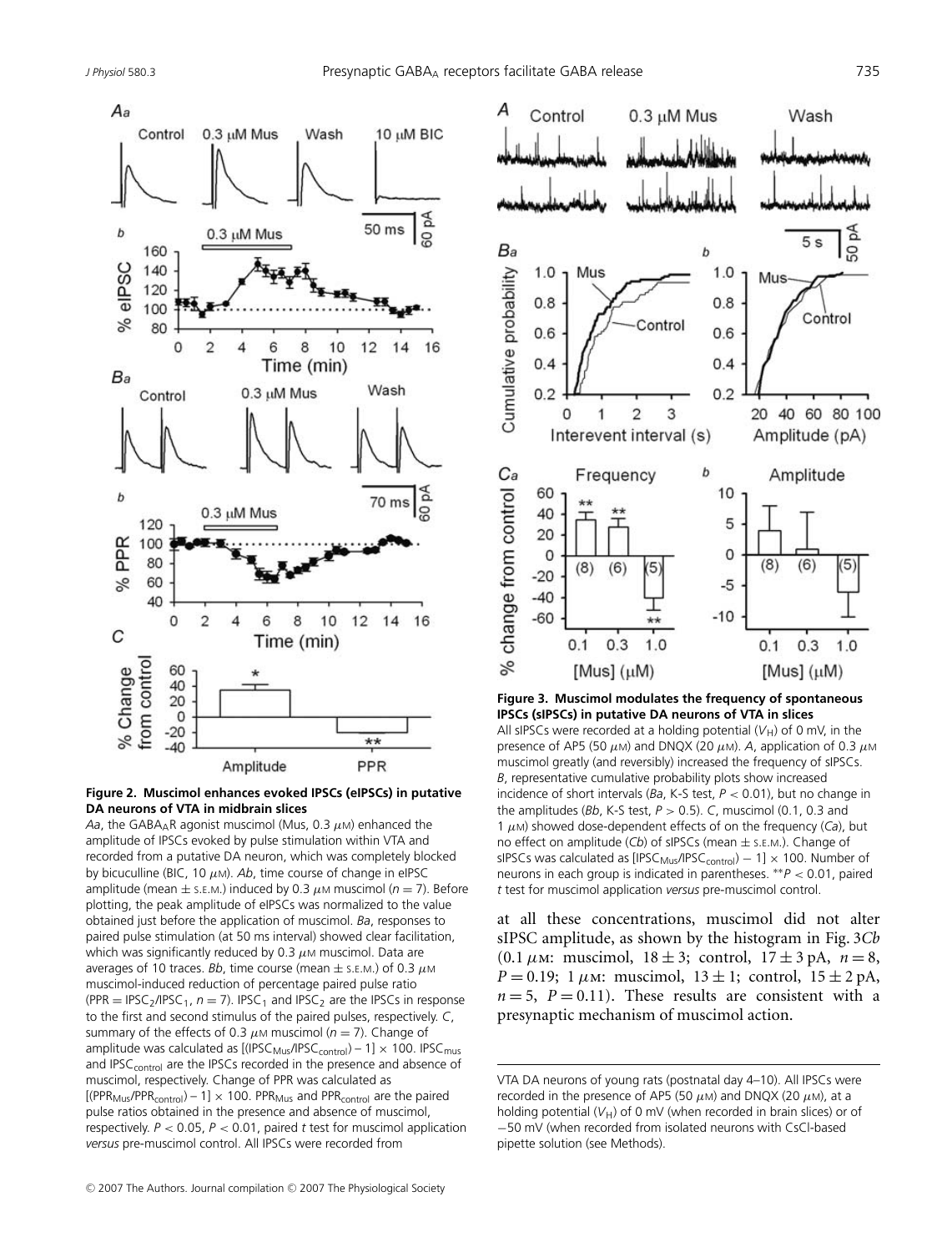

**Figure 4. A GABA**<sub>B</sub> receptor antagonist enhances the increase in **spontaneous IPSC (sIPSC) frequency induced by muscimol in midbrain slices**

All sIPSCs were recorded at a holding potential  $(V_H)$  of 0 mV, in the presence of AP5 (50 μM) and DNQX (20 μM). *Aa* and *Ba*, traces recorded from putative DA neurons show that the application of 1  $\mu$ M muscimol (Mus) reversibly reduced the frequency of sIPSCs, but in the presence of 1  $\mu$ M CGP52432, a GABA<sub>B</sub> receptor antagonist, the application of 1  $\mu$ M muscimol reversibly increased the frequency of sIPSCs ( $Ba$ ). Ab and  $Bb$ , time course of the effect of 1  $\mu$ M muscimol on sIPSC frequency in the absence (*Ab*) or presence (*Bb*) of 1 μM CGP52432. *Ac* and *Bc*, cumulative probability plot of inter-event intervals before and during the application of 1  $\mu$ M muscimol in the

# **Activation of GABA**<sub>B</sub> receptors limits **muscimol-induced facilitation of GABAergic IPSCs**

Most GABAergic synapses contain presynaptic  $GABA_BRs$ (Misgeld *et al.* 1995). These presynaptic  $GABA_BRs$  act as autoreceptors, and they limit transmitter release by reducing  $Ca^{2+}$  entry (Misgeld *et al.* 1995). To assess an involvement of  $GABA_BRs$ , we compared the effect of muscimol on sIPSCs, recorded from slices, in the absence and presence of CGP52432 (1 $\mu$ M), a selective GABA<sub>B</sub>R antagonist. Figure 4*Aa*–*c* shows that when applied alone,  $1 \mu$ M muscimol prominently suppressed sIPSC frequency, and induced significant rightward shift of the cumulative probability plot of inter-event intervals (K-S test,  $P < 0.01$ ). By contrast, in the presence of 1  $\mu$ M CGP52432,  $1 \mu$ M muscimol prominently increased sIPSC frequency (Fig. 4*Ba* and *Bb*), by 147  $\pm$  38% (muscimol, 0.49  $\pm$  0.18; control,  $0.20 \pm 0.07$  Hz,  $n = 4$ ,  $P < 0.01$ ; Fig. 4*C*), and induced significant leftward shift of the cumulative probability plot of inter-event intervals (K-S test, *P* < 0.01, Fig. 4*Bc*). CGP52432 also enhanced the action of muscimol at lower concentrations. In the presence of  $1 \mu$ M CGP52432, 0.3  $\mu$ M muscimol increased sIPSC frequency by  $138 \pm 24\%$  (muscimol,  $0.47 \pm 0.16$ ; control,  $0.19 \pm 0.03$  Hz,  $n = 4$ ,  $P < 0.01$ ), which was significantly greater than that in the absence of CGP52432 (28  $\pm$  8%: muscimol,  $1.62 \pm 0.38$ ; control,  $1.28 \pm 0.31$  Hz,  $n = 6$ , *P* < 0.01; Fig. 4*C*). These data indicate the existence of presynaptic GABABRs on the GABAergic terminals synapsing onto VTA DA neurons, and that activation of these  $GABA_RRS$  inhibits  $GABA$ release.

Muscimol (10  $\mu$ m) was found to inhibit synaptic transmission through the activation of presynaptic  $GABA_BRs$ in a pontine auditory nucleus (Yamauchi *et al.* 2000). To determine whether 1  $\mu$ M muscimol-induced inhibition of sIPSCs in VTA is due to muscimol-dependent activation of presynaptic  $GABA_BRs$ , we examined the effects of isoguvacine, a selective  $GABA_AR$  agonist from a different class, on sIPSCs. Note that a direct action of isoguvacine on GABA<sub>B</sub>Rs has not been reported. As can be seen in Fig. 4*D*, 0.1 and 0.5  $\mu$ M isoguvacine, respectively, increased sIPSC frequency by  $20 \pm 7\%$  (control,  $1.35 \pm 0.36$ ; 0.1  $\mu$ M isoguvacine,  $1.62 \pm 0.30$  Hz,  $n = 3$ ,  $P < 0.05$ ), and by  $25 \pm 5\%$  (control,  $1.33 \pm 0.30$ ;  $0.5 \mu$ M isoguvacine,

absence (*Ac*, rightward shift, K-S test, *P* < 0.01) and presence (*Bc*, leftward shift, K-S test, *P* < 0.01) of 1 μM CGP52432. *C*, summary of effects of muscimol on sIPSC frequency in the absence ( $\Box$ ) and presence  $\Box$  of 1  $\mu$ M CGP52432. *D*, summary of the effects of isoguvacine (Isog, 0.1, 0.5 and 1.0  $\mu$ M) on the frequency of sIPSCs. Change of sIPSCs was calculated as  $[IPSC<sub>isog</sub>/IPSC<sub>control</sub>) - 1] \times 100$ . IPSC<sub>isog</sub> and IPSC<sub>control</sub> are the IPSCs recorded in the presence and absence of isoguvacine, respectively. Number of neurons in each group is indicated in parentheses. <sup>∗</sup>*P* < 0.05, ∗∗*P* < 0.01, paired *t* test for muscimol (or isoguvacine) *versus* pre-muscimol (or isoguvacine) control.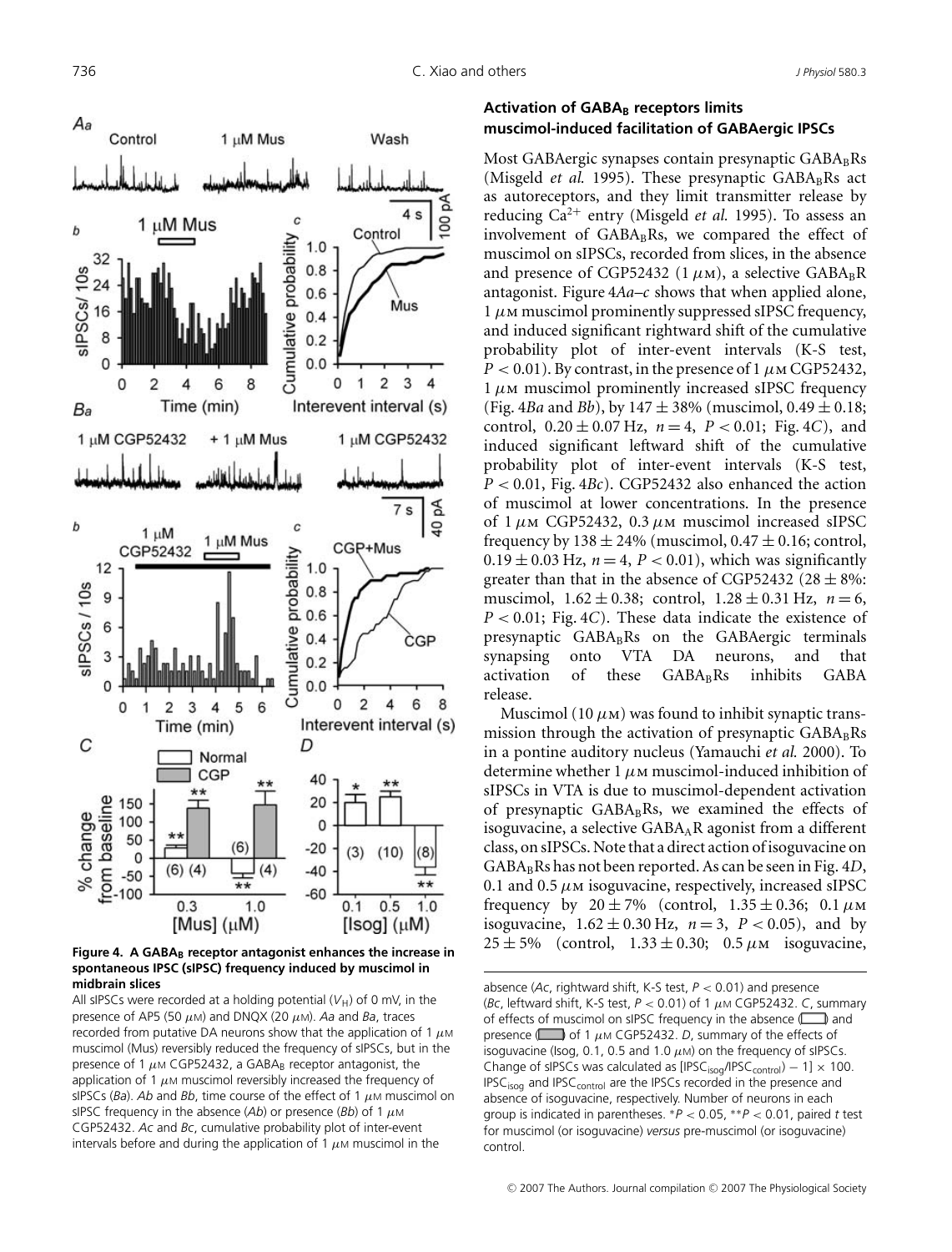$1.67 \pm 0.39$  Hz,  $n = 10$ ,  $P < 0.01$ ), whereas,  $1 \mu M$ isoguvacine decreased sIPSC frequency by  $36 \pm 7\%$ (control,  $2.05 \pm 0.32$ ; 1  $\mu$ m isoguvacine,  $1.47 \pm 0.26$  Hz,  $n = 8$ ,  $P < 0.01$ ). Thus, it is unlikely that a direct activation of  $GABA_BRs$  by muscimol plays a major role in  $1 \mu$ m muscimol-induced inhibition of sIPSCs.

## **Muscimol acts in a tetrodotoxin- and cadmium-sensitive manner**

We then studied the mechanism underlying muscimol-induced enhancement of sIPSC frequency on VTA DA neurons freshly isolated using an enzyme-free procedure. These isolated neurons retain attached functional excitatory and inhibitory synaptic boutons (Ye *et al.* 2004; Zhou *et al.* 2006).

The sIPSCs were recorded at a  $V$ <sub>H</sub> of −60 mV with CsCl-containing pipette solution (see Method) in the presence of AP5 (50  $\mu$ m) and DNQX (20  $\mu$ m). Bicuculline  $(10 \mu)$  completely blocked these sIPSCs, indicating that they were mediated by  $GABA_A$  receptors (data not shown). Muscimol  $(0.3 \mu)$  robustly enhanced sIPSC frequency and induced significant leftward shift of the cumulative probability plot of inter-event intervals (K-S test:  $P < 0.01$ ; Fig. 5*Aa* and *Ab*). The enhancement (mean  $\pm$  s.e.m.) from eight cells was  $82 \pm 22\%$  (muscimol,  $3.49 \pm 0.96$ ; control,  $1.93 \pm 0.53$  Hz,  $n = 8$ ,  $P = 0.004$ ; Fig. 5*Da*). Note that the enhancement induced by 0.3  $\mu$ M muscimol in the isolated neurons is larger than that observed in slices (also see Fig. 6). The mechanism underlying this difference warrants further study. The simplest interpretation is that the solution around an isolated neuron was much better controlled. Muscimol  $(0.3 \mu)$  did not change the frequency of the sIPSCs either in the presence of a sodium channel blocker,  $0.5 \mu$ M tetrodotoxin (TTX) (99  $\pm$  3% of that before muscimol application, from  $0.65 \pm 0.18$  Hz in TTX to  $0.64 \pm 0.18$  Hz in TTX + muscimol,  $n = 6$ ,  $P = 0.40$ , Fig. 5*Ba*, *Bb* and *Da*), or when voltage-gated calcium channels (VGCCs) were blocked by  $100 \mu M$  CdCl<sub>2</sub> (99  $\pm$  6% of that before muscimol application, from  $0.3 \pm 0.1$  Hz in CdCl<sub>2</sub> to  $0.3 \pm 0.1$  Hz in CdCl<sub>2</sub> + muscimol,  $n = 7$ ,  $P = 0.33$ ; Fig. 5*Ca*, *Cb* and *Da*). In addition, muscimol did not alter the mean amplitude of the sIPSCs in the absence (96  $\pm$  4% of that before muscimol application, from  $57 \pm 9$  pA in control to  $54 \pm 8$  pA,  $n = 8$ ,  $P = 0.18$ ) and presence of TTX (103  $\pm$  6% of that before muscimol application, from  $23 \pm 4$  pA in TTX to  $28 \pm 5$  pA in TTX + muscimol,  $n = 6$ ,  $P = 0.33$ ) or CdCl<sub>2</sub> (101  $\pm$  5% of that before muscimol application, from  $14 \pm 3$  pA in CdCl<sub>2</sub> to  $14 \pm 2$  pA in CdCl<sub>2</sub> + muscimol,  $n = 7$ ,  $P = 0.39$ ) (Fig. 5*Db*). These results suggest that enhancement of GABA release by muscimol depends on both  $Na<sup>+</sup>$  channels and VGCCs.



**Figure 5. Tetrodotoxin or cadmium eliminated muscimolinduced increase in the frequency of spontaneous IPSCs (sIPSCs) recorded from mechanically dissociated VTA DA neurons** All sIPSCs were recorded at a holding potential ( $V_H$ ) of −50 mV, in the presence of AP5 (50  $\mu$ M) and DNQX (20  $\mu$ M) with CsCl-based pipette solution.  $Aa-Ca$ , the application of 0.3  $\mu$ M muscimol greatly increased the frequency of spontaneous IPSCs in the absence (*Aa*), but not in the presence of 0.5  $\mu$ M TTX (*Ba*) or 50  $\mu$ M CdCl<sub>2</sub> (*Ca*). *Ab*–*Cb*, cumulative probability plots of the inter-event intervals of sIPSCs in the absence (*Ab*), and presence of 0.5  $\mu$ M TTX (*Bb*) or 50  $\mu$ M CdCl<sub>2</sub> (*Cb*). *Da* and *Db*, summary of effects of 0.3  $\mu$ M muscimol on the frequency (*Da*) and amplitude (*Db*) of sIPSCs in conditions indicated. *P* < 0.01, paired *t* test for muscimol application *versus* pre-muscimol control.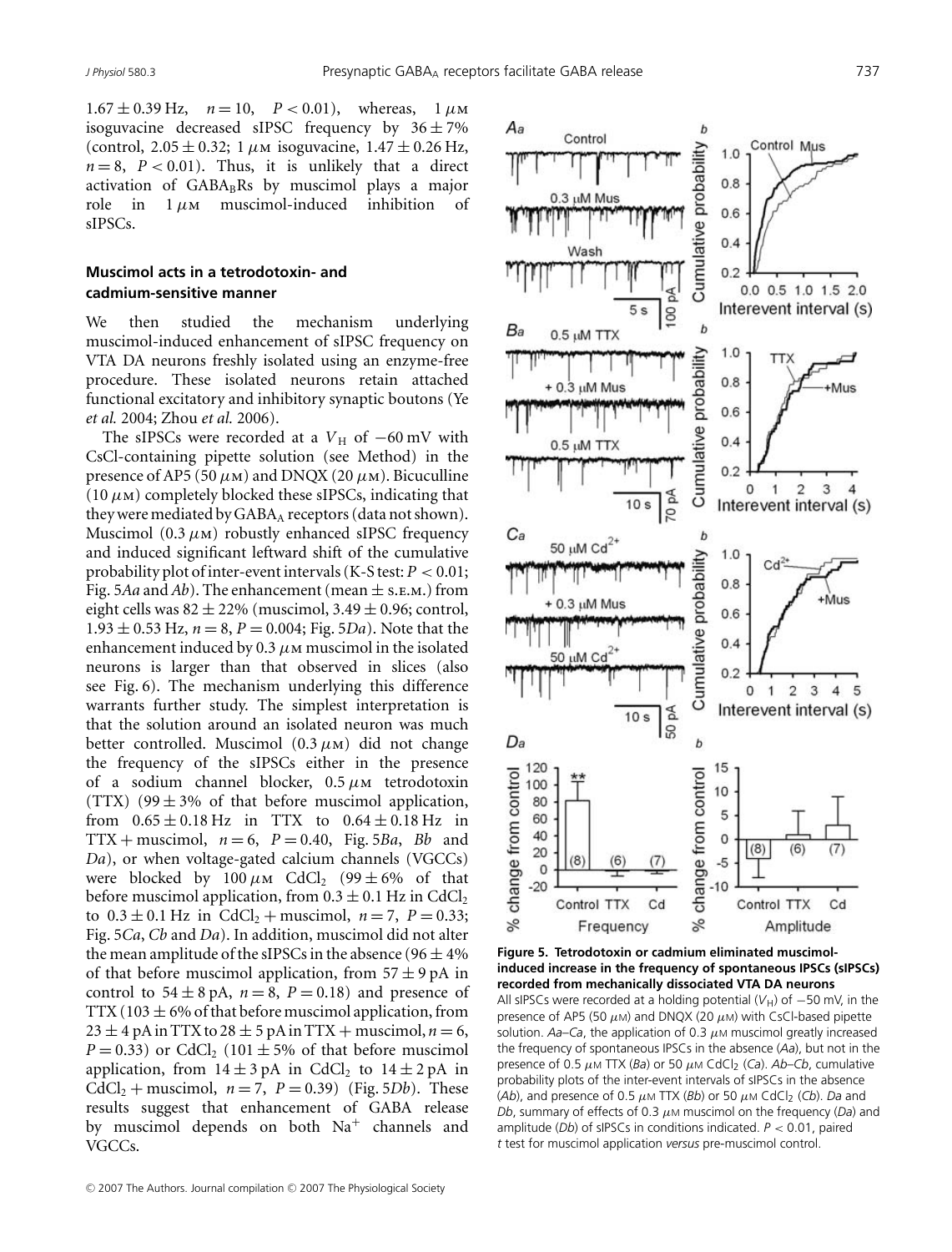## **Muscimol modulates GABA release via GABAA receptors containing** *α***4/6***βδ* **subunits**

To identify the subunits of presynaptic  $GABA<sub>A</sub>Rs$  that mediate muscimol-induced facilitation of GABAergic



**Figure 6. Multi-subunits of GABA<sub>A</sub> receptors mediate muscimol-induced enhancement of spontaneous IPSCs (sIPSCs)** All sIPSCs were recorded from mechanically dissociated VTA DA neurons at a holding potential ( $V_H$ ) of −50 mV, in the presence of AP5 (50  $\mu$ M) and DNQX (20  $\mu$ M) with CsCl-based pipette solution. Gabaxadol (THIP, 1  $\mu$ M, Aa), an agonist with selective effects on extrasynaptic GABA<sub>A</sub>Rs containing  $\alpha$ 4 $\beta$ δ subunits, induced an increase in sIPSC frequency, and a leftward shift of cumulative probability plots of inter-event interval of sIPSCs (*Ab*). Muscimol (MUS, 0.3 μM, *Ba*) increased sIPSC frequency, and induced a leftward shift of cumulative probability plots of inter-event interval of sIPSCs (*Bb*). In the presence of furosemide (FUR, 100  $\mu$ M), a selective antagonist of GABA<sub>A</sub>Rs containing  $\alpha$ 6 subunit, the effect of muscimol (0.3  $\mu$ M) was significantly smaller (*Cb*). Insets are summaries of increases in sIPSC frequency induced by gabazadol (*Ab*), muscimol alone (*Bb*), and muscimol in the presence of furosemide (*Cb*). Number of cells in each group is indicated in parentheses. *P* < 0.01, paired *t* test for gabaxedol application *versus* pre-gaboxedol control (*Ab*), or for muscimol application *versus* pre-muscimol control (*Bb* and *Cb*).

transmission, we conducted experiments on VTA DA neurons freshly isolated using an enzyme-free procedure, as previously mentioned.

The application of 1  $\mu$ m gaboxadol, a selective agonist for extrasynaptic GABA<sub>A</sub>Rs containing  $\alpha$ 4 $\beta$ δ subunits (Brown *et al.* 2002), induced a prominent increase in sIPSC frequency by  $47 \pm 7\%$  (control,  $1.32 \pm 0.05$ ; gaboxadol,  $1.90 \pm 0.33$  Hz,  $n = 7, P < 0.01$ ), and a significant leftward shift of cumulative probability plot of inter-event intervals of sIPSCs (K-S test, *P* < 0.001; Fig. 6*Aa* and *Ab*).

Next, we compared muscimol-induced facilitation in the absence and presence of furosemide, a selective blocker for  $GABA<sub>A</sub>Rs$  containing the  $\alpha$ 6 subunit (Hamann *et al.*) 2002). As described earlier, when muscimol  $(0.3 \mu)$ was applied alone, it enhanced sIPSC frequency robustly, by  $82 \pm 18\%$  ( $n = 7$ ,  $P < 0.01$ , Fig. 6*Ba*), and induced a significant leftward shift of cumulative probability plot (K-S test,  $P < 0.001$  Fig.  $6Bb$ ). By contrast, furosemide  $(100 \mu)$  significantly decreased sIPSC frequency by  $29 \pm 6\%$  ( $n = 7$ ,  $P < 0.01$ , data not illustrated). After the response to furosemide had stabilized, a mixture of 100 μm furosemide and 0.3 μm muscimol was applied. As illustrated in Fig. 6*Ca–Cb*, under this condition, 0.3 μm muscimol increased sIPSC frequency by only  $44 \pm 10\%$  $(n=7, P<0.01)$ , which is significantly smaller than the muscimol-induced facilitation observed in the absence of furosemide  $(82 \pm 18\%, n = 7, P < 0.05,$  paired *t* test). These results indicate that enhancement of GABA release by muscimol might be mediated by  $GABA_ARs$  containing  $\alpha$ 4 $\beta$ δ or  $\alpha$ 6 subunits. Nevertheless, furosemide is a blocker of some Cl<sup>−</sup> transporters, such as the K<sup>+</sup> Cl<sup>−</sup> cotransporter (KCC2). By blocking KCC2, furosemide could induce a shift of Cl<sup>−</sup> reversal potential towards less negative potentials. In immature neurons, it will increase the driven force for Cl<sup>−</sup> efflux (Zhu *et al.* 2005), and enhance presynaptic  $GABA<sub>A</sub>R$  function. This will counteract the inhibitory effect of furosemide on GABA release. If this were the case, furosemide-induced inhibition of GABA release observed in our experiments would be underestimated.

## **Increasing ambient GABA increases sIPSC frequency in VTA DA neurons in brain slices**

According to the localization,  $GABA<sub>A</sub>Rs$  are classified as synaptic and extrasynaptic receptors. These two kinds of receptors seem different in subunit composition (Farrant & Nusser, 2005; but see Santhakumar *et al.* 2006). GABA<sub>A</sub>Rs containing  $\delta$ ,  $\alpha$ 4,  $\alpha$ 5 or  $\alpha$ 6 subunits appear to be predominantly extrasynaptic. Therefore, our data suggest that muscimol might enhance GABA release by the activation of extrasynaptic  $GABA<sub>A</sub>Rs$  expressed on GABAergic axon terminals.

Because extrasynaptic  $GABA<sub>A</sub>Rs$  can be activated by GABA escaping from the synaptic cleft, we tested whether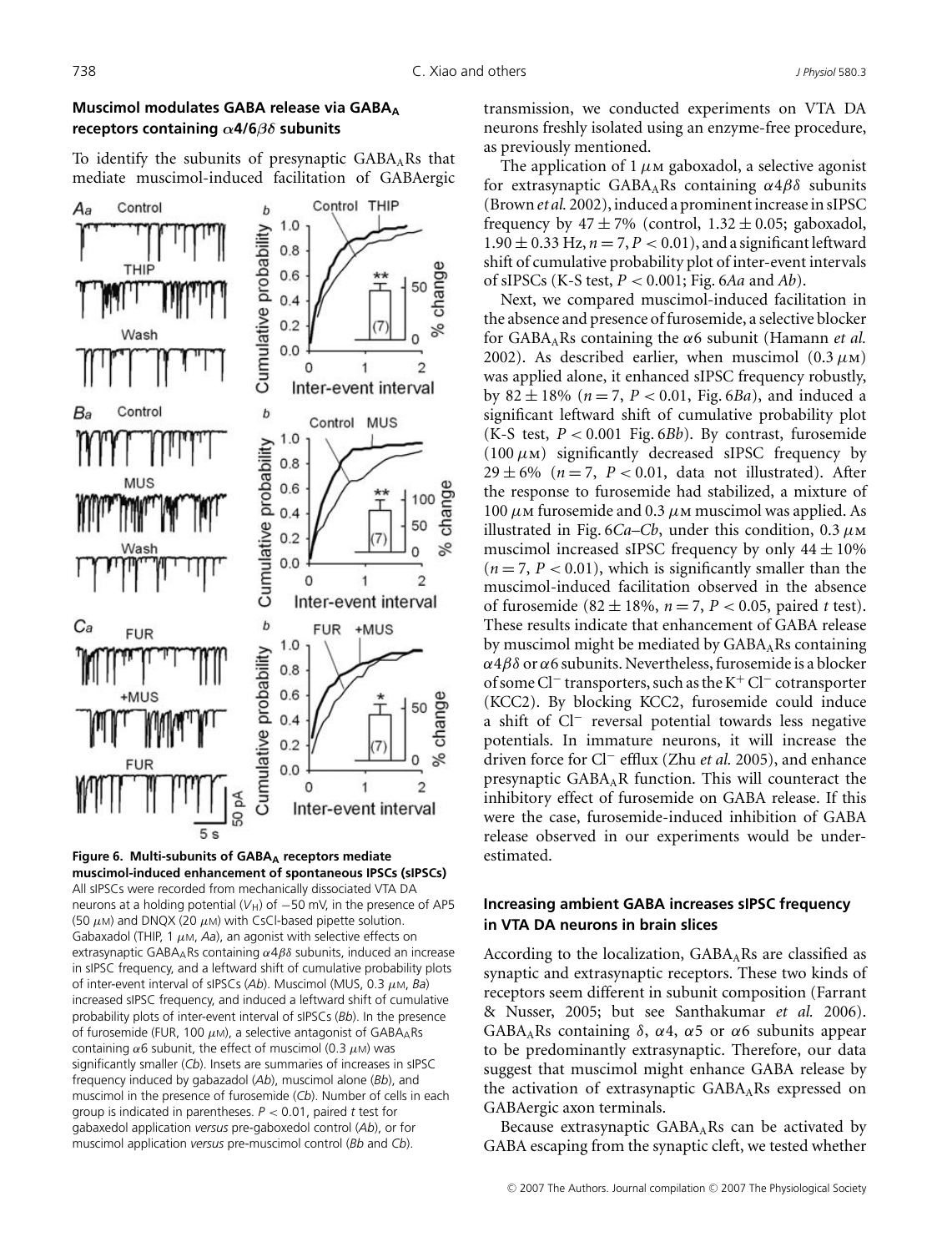an increase in ambient GABA levels could enhance sIPSC frequency on VTA DA neurons in brain slices. In this series of experiments, we recorded sIPSCs on VTA DA neurons ( $V_{\text{H}}$ , -50 mV) in the presence of 50  $\mu$ m AP5, 20  $\mu$ M DNQX and 1  $\mu$ M CGP52432, using CsCl-based pipette solution.

The application of guvacine  $(20 \mu)$ , a GABA transporter blocker, induced a robust and reversible increase in the frequency of sIPSCs recorded in slices (Fig. 7*A* and *C*) without inducing a significant postsynaptic current  $(5 \pm 1 \text{ pA})$ . Guvacine  $(20 \mu \text{m})$ induced a large leftward shift in the cumulative probability plot of inter-event intervals between successive sIPSCs (K-S test,  $P < 0.001$ ; upper panel in Fig. 7*B*) and an increase of  $72 \pm 14\%$  ( $n = 7$ ,  $P = 0.001$ , upper panel inset in Fig. 7*B*) in sIPSC frequency, while it did not alter sIPSC amplitude (K-S test,  $P > 0.5$ , lower panel in Fig. 7*B*;  $0 \pm 3\%$ ,  $n = 7$ ,  $P = 0.46$ , lower panel inset in Fig. 7*B*). These results suggest that an increase in ambient GABA level enhances GABAergic sIPSCs via a presynaptic mechanism in the developing brain.

#### **Discussion**

We firstly demonstrated the existence of the presynaptic GABA<sub>A</sub> and GABA<sub>B</sub> receptors on GABAergic axon terminals that synapse onto the DA neurons in the VTA. The presynaptic  $GABA<sub>A</sub>Rs$ , which may be situated at extrasynaptic sites, may contain  $\alpha$ 4/6 $\beta$ δ subunits. In the immature neurons, the activation of these  $GABA<sub>A</sub>Rs$ enhances GABA release, which is normally limited by the presynaptic  $GABA_BR$  activity. The interaction between these two presynaptic GABA receptors may play a critical role in the regulation of VTA DA neuronal excitability in the developing brain.

## **Presynaptic GABA<sub>A</sub> receptors facilitate GABA release onto VTA DA neurons of young rats**

Low concentrations of muscimol enhanced GABAergic synaptic transmission in the VTA, as evidenced by the increase in the amplitude, the decrease in the paired pulse ratio of eIPSCs, and the increase in the frequency but not the amplitude of spontaneous IPSCs. These results lend support for a presynaptic locus of muscimol action. Muscimol enhances also the frequency of sIPSCs recorded from mechanically dissociated neurons. This finding indicates that functioning  $GABA<sub>A</sub>Rs$  exist on, or near, GABAergic axon terminals on VTA DA neurons. Several mechanisms may underlie presynaptic GABAAR modulation of neurotransmitter release (Vitten & Isaacson, 2001). In developing and injured neurons, nerve terminals contain high intracellular Cl<sup>−</sup> levels (Ben-Ari, 2002; Nabekura *et al.* 2002). Activation of GABAARs causes depolarization, which elevates the intracellular calcium concentration via activation of VGCCs, and increases neurotransmitter release.

Our previous studies showed that intracellular Cl<sup>−</sup> concentration is high in VTA neurons of young rats, and activation of glycine receptors, opening also a Cl<sup>−</sup> channel, induces membrane depolarization (Ye, 2000; Wang *et al.* 2005). Furthermore, activation of presynaptic glycine receptors increases GABA release in neonatal rats (Ye *et al.* 2004). In keeping with these findings, we showed here that several GABA<sub>A</sub>R agonists enhanced GABA release onto VTA DA neurons of neonatal rats.

In the VTA, a low concentration of muscimol enhanced sIPSC frequency. The enhancement was not seen in the presence of tetrodotoxin or cadmium. These data indicate that enhancement by muscimol depends on  $Na<sup>+</sup>$  channel and VGCCs. In nerve terminals of CNS, N- and P/Qtype VGCCs mediate most of the calcium-dependent





The holding potential was  $-50$  mV. A, guvacine (Guv, 20  $\mu$ m), a GABA transport blocker, increased sIPSC frequency. *B*, cumulative probability plots show that the application of guvacine increased incidence of shorter intervals between sIPSCs (upper panel), but there was no associated change in sIPSC amplitude (lower panel). Inset, pooled data from seven cells show that guvacine increased sIPSC frequency but not the amplitude. *C*, time course of guvacine-induced increase in sIPSC frequency.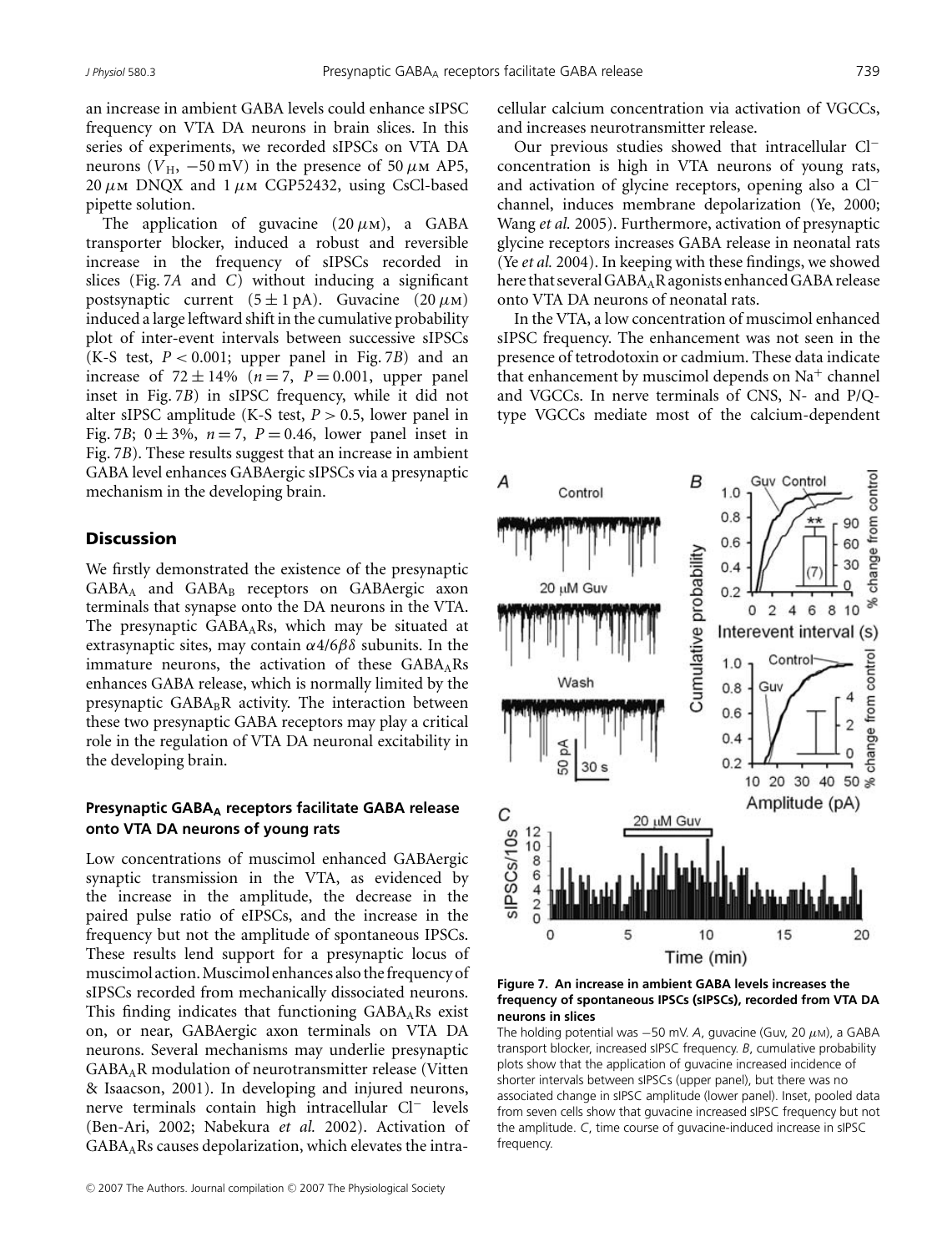transmitter release (Takahashi & Momiyama, 1993; Poncer *et al.* 1997). Based on our data, we postulate that at low concentrations, muscimol induces a slight depolarization, which is enough to activate  $Na<sup>+</sup>$  channels, but not the VGCCs. Following the activation of  $\text{Na}^+$  channels, VGCCs are activated, leading to an increase in intraterminal calcium concentration, and an increase in transmitter release. Similar mechanisms have been implicated in presynaptic glycine receptor activation-induced enhancement of GABA release (Ye *et al.* 2004), and also in presynaptic GABAAR activation-induced enhancement of glutamate release (Koga *et al.* 2005; Jang *et al.* 2006).

Nevertheless, in the VTA,  $1 \mu$ M muscimol (or isoguvacine) reduced sIPSC frequency. Several possible mechanisms could account for this observation. First, the opening of the presynaptic  $GABA<sub>A</sub>Rs$  decreases the input resistance of the terminal and acts as an electrical shunt, which leads to a reduction in the amplitude of the action potential as it invades the nerve ending. This results in a reduction of neurotransmitter release (Vitten & Isaacson, 2001). Second, strong depolarization can inactivate  $Na<sup>+</sup>$  channels, causing inhibition of invasion of action potentials (Segev, 1990; Stuart & Redman, 1992). Third, a higher concentration of muscimol (and isoguvacine) may indirectly activate presynaptic  $GABA_BRs$ , which results in a reduction of  $GABA$  release. The results shown in Fig. 4*A*–*C* support the latter mechanism as a major contributing factor (see below).

## **Interaction between presynaptic GABAA** and GABA<sub>B</sub> receptors

In the VTA, muscimol-induced enhancement of GABA release was observed only at low concentrations (0.1 and 0.3  $\mu$ m). At a higher concentration (1  $\mu$ m), muscimol suppressed GABA release. However, application of the  $GABA_BR$  antagonist CGP52432 reversed the effect of 1  $\mu$ M muscimol, from inhibition to potentiation. Furthermore, CGP52432 potentiated  $0.3 \mu$ M muscimol-induced enhancement. These data suggest the existence of both  $GABA_A$  and  $GABA_B$  receptors on the GABAergic axon terminals, which synapse onto the DA neurons in the VTA. The activation of presynaptic  $GABA_A$  and GABA<sub>B</sub> receptors increases and decreases GABA release, respectively. The net effect of muscimol is determined by the balance between the activities of these two types of receptors.

It is possible that at high concentrations, the release of GABA induced by muscimol (and isoguvacine) is high enough to activate presynaptic  $GABA_BRs$  and therefore opposes the effect of presynaptic  $GABA<sub>A</sub>Rs$ . The higher EC50 value of muscimol (and isoguvacine) for presynaptic  $GABA_BRs$  may be due to their extrasynaptic location. Recent evidence indicates that  $GABA_BRs$  are located

extrasynaptically, and that both pre- and postsynaptic  $GABA_BRS$  are located some distance from the site of release. This means that to recruit GABABRs, the GABA concentration must be high, so that more GABA can escape from the synaptic cleft (Nicoll, 2004). In response to low concentrations of muscimol (and isoguvacine), the escaped GABA may not be enough to activate presynaptic GABA<sub>B</sub>Rs. Only at much higher concentrations, can muscimol (and isoguvacine) induce enough spillover of GABA to activate  $GABA_BRS$ , overcome the effects of GABAARs, and consequently inhibit GABA release. In a recent study in hippocampal neurons, it was found that potentiation by ethanol of GABAergic synaptic transmission is limited by presynaptic GABA<sub>B</sub>Rs (Ariwodola & Weiner, 2004). It will be interesting to determine how the interaction between the presynaptic  $GABA_A$  and  $GABA_B$  receptors contributes to the effects of ethanol in the VTA.

# **Presynaptic GABAA receptors on GABAergic terminals on VTA DA neurons may be at extrasynaptic sites and may contain** *α***4/6***βδ* **subunits**

As mentioned above, VTA DA neurons receive abundant GABAergic inputs from several brain areas. Previous histological studies indicated expression of various subunits of  $GABA<sub>A</sub>Rs$  in these areas of adult rats. The  $\alpha$ 1,  $\alpha$ 3,  $\beta$ 2,  $\gamma$ 1 and  $\gamma$ 3 subunits were found in medium-sized neurons in nucleus accumbens. Neurons in ventral pallidum express  $\alpha$ 1,  $\alpha$ 3,  $\alpha$ 5,  $\beta$ 1–3,  $\gamma$ 1,  $\gamma$ 3 and δ subunits. In the VTA, the  $\alpha$ 1–3,  $\alpha$ 5,  $\beta$ 1,  $\gamma$ 3 and δ subunits were found in the neurons, while the  $\alpha$ 1–3,  $\beta$ 1–3,  $\gamma$ 2 and δ subunits were found in the processes (Pirker *et al.* 2000; Schwarzer *et al.* 2001). Using a combination of single-cell PCR and *in situ* hybridization, Okada *et al.* (2004) found that α2–4,  $β1$ ,  $β3$  and  $γ2$  subunits are expressed on VTA DA neurons. These studies have not examined expression of the  $\alpha$ 6 subunit.

In the VTA, we observed that a low concentration of gaboxadol induced a robust increase of sIPSC frequency and furosemide attenuated enhancement by muscimol of sIPSC frequency. These findings suggest that functional GABA<sub>A</sub>Rs containing  $\alpha$ 4 $\beta$ δ or  $\alpha$ 6 subunits exist on GABAergic axon terminals on VTA DA neurons. To the best of our knowledge, this is the first evidence showing the possibility of the existence of functional  $\alpha$ 4 and  $\alpha$ 6 subunits in VTA GABAergic axon terminals.

Extrasynaptic  $GABA<sub>A</sub>$ Rs were found in several cell types, such as cerebellar granule cells, hippocampal cells and forebrain neurons. The  $\delta$  subunit forms extrasynaptic receptors with  $\alpha$ 6 and  $\beta$ 2/3 in cerebellar granule cells, and with the  $\alpha$ 4 and  $\beta$ 1–3 subunits in thalamus, neostriatum and dentate gyrus. In hippocampal pyramidal cells, the  $\alpha$ 5 subunit forms extrasynaptic receptors probably with  $\beta$ 3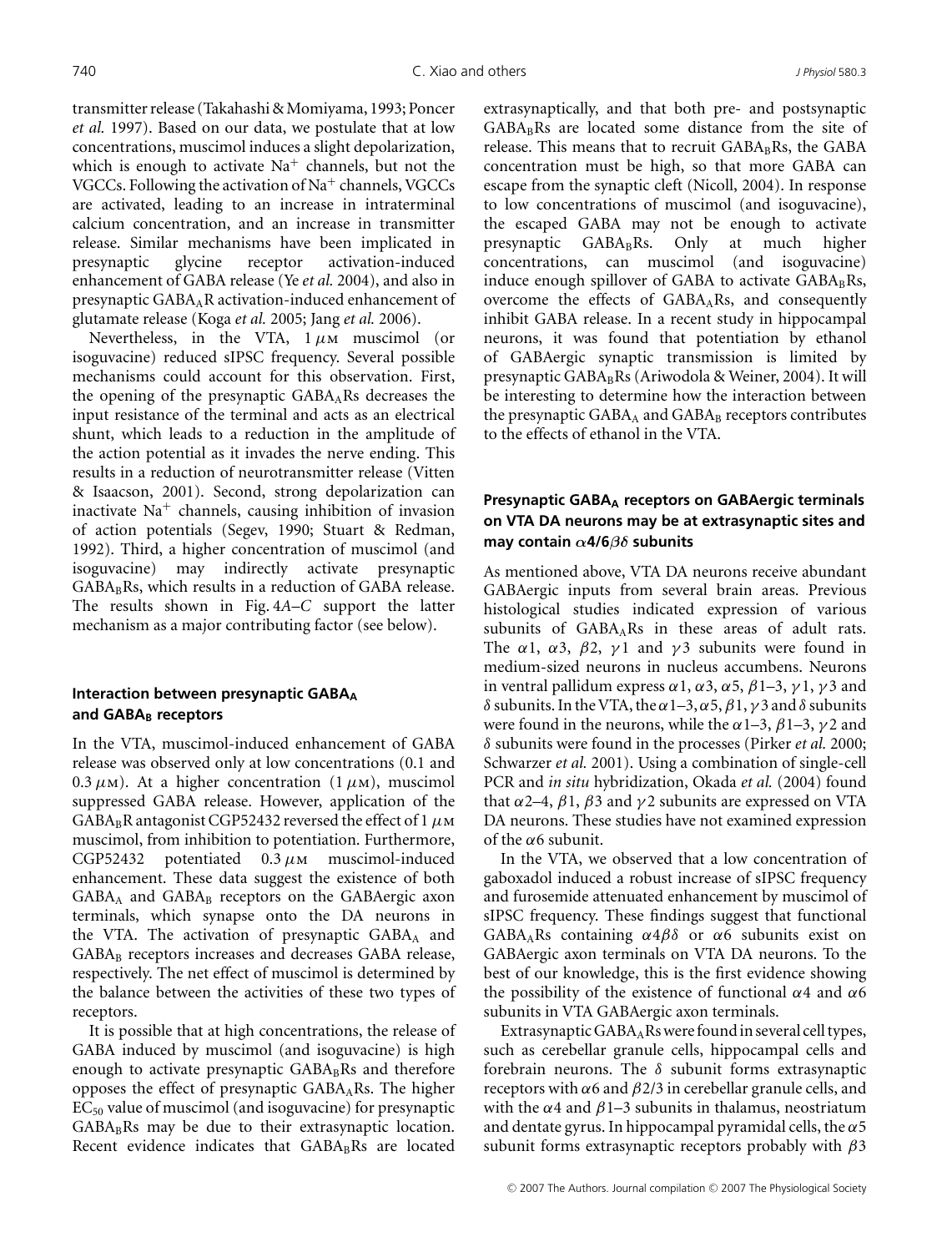and  $\gamma$  2 subunits. In view of the accumulating evidence that  $GABA<sub>A</sub>$ Rs containing  $\delta$ ,  $\alpha$ 4,  $\alpha$ 5 or  $\alpha$ 6 subunits seem to be predominantly extrasynaptic (Farrant & Nusser, 2005; but see Santhakumar *et al.* 2006), we postulated that some of the presynaptic  $GABA_ARs$  may be situated at extrasynaptic sites on or near the GABAergic axon terminal. This notion was supported by our observation that increasing ambient GABA levels by application of guvacine, a GABA transport blocker, increased the frequency of sIPSCs.

# **Physiological role of the presynaptic GABA** receptors **in the VTA of young rats**

Our finding that functional GABA receptors exist at GABAergic terminals on VTA DA neurons provides a new mechanism for the regulation of the excitability of these neurons. In young rats, GABA induces membrane depolarization and an increase in calcium concentration, which is critical for normal growth of neurons and their synaptic connections. However, this action must be balanced by other mechanisms. Our findings indicate that release of GABA facilitates further GABA release through the activation of presynaptic  $GABA<sub>A</sub>Rs$ , which is attenuated by presynaptic GABABRs. This integrated action will ensure the accuracy of signal transmission and may protect neurons from over-excitation and neuroexcitotoxicity.

Based on our data, we further propose that the presynaptic GABAARs are situated probably, at least in part, at extrasynaptic sites. Accumulating evidence indicates that extrasynaptic  $GABA_ARs$  are highly sensitive to, and tonically activated by, ambient GABA levels. Hence, by activating these receptors, ambient GABA levels might alter the presynaptic resting potential, which has been shown recently to be a powerful means for regulating synaptic function (Awatramani *et al.* 2005). Furthermore, in view of emerging evidence that extrasynaptic  $GABA<sub>A</sub>Rs$ are particularly sensitive to alcohols and anaesthetics (Orser *et al.* 2002; Carta *et al.* 2004; Hanchar *et al.* 2005; Wallner *et al.* 2006), these receptors may represent a critical site in the regulation of synaptic function in the developing brain in both physiological and pathological situations.

# References

- Ariwodola OJ & Weiner JL (2004). Ethanol potentiation of GABAergic synaptic transmission may be self-limiting: role of presynaptic GABAB receptors. *J Neurosci* **24**, 10679–10686.
- Awatramani GB, Price GD & Trussell LO (2005). Modulation of transmitter release by presynaptic resting potential and background calcium levels. *Neuron* **48**, 109–121.
- Beckstead RM, Domesick VB & Nauta WJ (1979). Efferent connections of the substantia nigra and ventral tegmental area in the rat. *Brain Res* **175**, 191–217.
- Ben-Ari Y (2002). Excitatory actions of GABA during development: the nature of the nurture. *Nat Rev Neurosci* **3**, 728–739.
- Ben-Ari Y, Khazipov R, Leinekugel X, Caillard O & Gaiarsa JL (1997). GABA<sub>A</sub>, NMDA and AMPA receptors: a developmentally regulated 'Menage a trois'. *Trends Neurosci* **20**, 523–529.
- Bergevin A, Girardot D, Bourque MJ & Trudeau LE (2002). Presynaptic mu-opioid receptors regulate a late step of the secretory process in rat ventral tegmental area GABAergic neurons. *Neuropharmacology* **42**, 1065–1078.
- Bonci A & Malenka RC (1999). Properties and plasticity of excitatory synapses on dopaminergic and GABAergic cells in the ventral tegmental area. *J Neurosci* **19**, 3723–3730.
- Brown N, Kerby J, Bonnert TP, Whiting PJ & Wafford KA (2002). Pharmacological characterization of a novel cell line expressing human α4β3δ GABAA receptors. *Br J Pharmacol* **136**, 965–974.
- Cameron DL, Wessendorf MW & Williams JT (1997). A subset of ventral tegmental area neurons is inhibited by dopamine, 5-hydroxytryptamine and opioids. *Neuroscience* **77**, 155–166.
- Cameron DL & Williams JT (1993). Dopamine D1 receptors facilitate transmitter release. *Nature* **366**, 344–347.
- Carta M, Mameli M & Valenzuela CF (2004). Alcohol enhances GABAergic transmission to cerebellar granule cells via an increase in Golgi cell excitability. *J Neurosci* **24**, 3746–3751.
- Delpire E (2000). Cation-chloride cotranspoters in neuronal communication. *News Physiol Sci* **15**, 344–347.
- Diana M & Tepper JM (2002). Electrophysiological pharmacology of mesencephalic dopaminergic neurons. In *Handbook of Experimental Pharmacology*, ed. Di Chiara G, pp. 1–61. Springer-Verlag, Berlin Heidelberg.
- Dobrunz LE & Stevens CF (1997). Heterogeneity of release probability, facilitation, and depletion at central synapses. *Neuron* **18**, 995–1008.
- Dudel J & Kuffler SW (1961). Presynaptic inhibition at the crayfish neuromuscular junction. *J Physiol* **155**, 543–562.
- Eccles JC (1964). Presynaptic inhibition in the spinal cord. *Prog Brain Res* **12**, 65–91.
- Farrant M & Nusser Z (2005). Variations on an inhibitory theme: phasic and tonic activation of GABA<sub>A</sub> receptors. Nat *Rev Neurosci* **6**, 215–229.
- Garzon M & Pickel VM (2002). Ultrastructural localization of enkephalin and mu-opioid receptors in the rat ventral tegmental area. *Neuroscience* **114**, 461–474.
- Grillner P, Berretta N, Bernardi G, Svensson TH & Mercuri NB (2000). Muscarinic receptors depress GABAergic synaptic transmission in rat midbrain dopamine neurons. *Neuroscience* **96**, 299–307.
- Groenewegen HJ, Berendse HW & Haber SN (1993). Organization of the output of the ventral striatopallidal system in the rat: ventral pallidal efferents. *Neuroscience* **57**, 113–142.
- Hamann M, Rossi DJ & Attwell D (2002). Tonic and spillover inhibition of granule cells control information flow through cerebellar cortex. *Neuron* **33**, 625–633.
- Hanchar HJ, Dodson PD, Olsen RW, Otis TS & Wallner M (2005). Alcohol-induced motor impairment caused by increased extrasynaptic GABAA receptor activity. *Nat Neurosci* **8**, 339–345.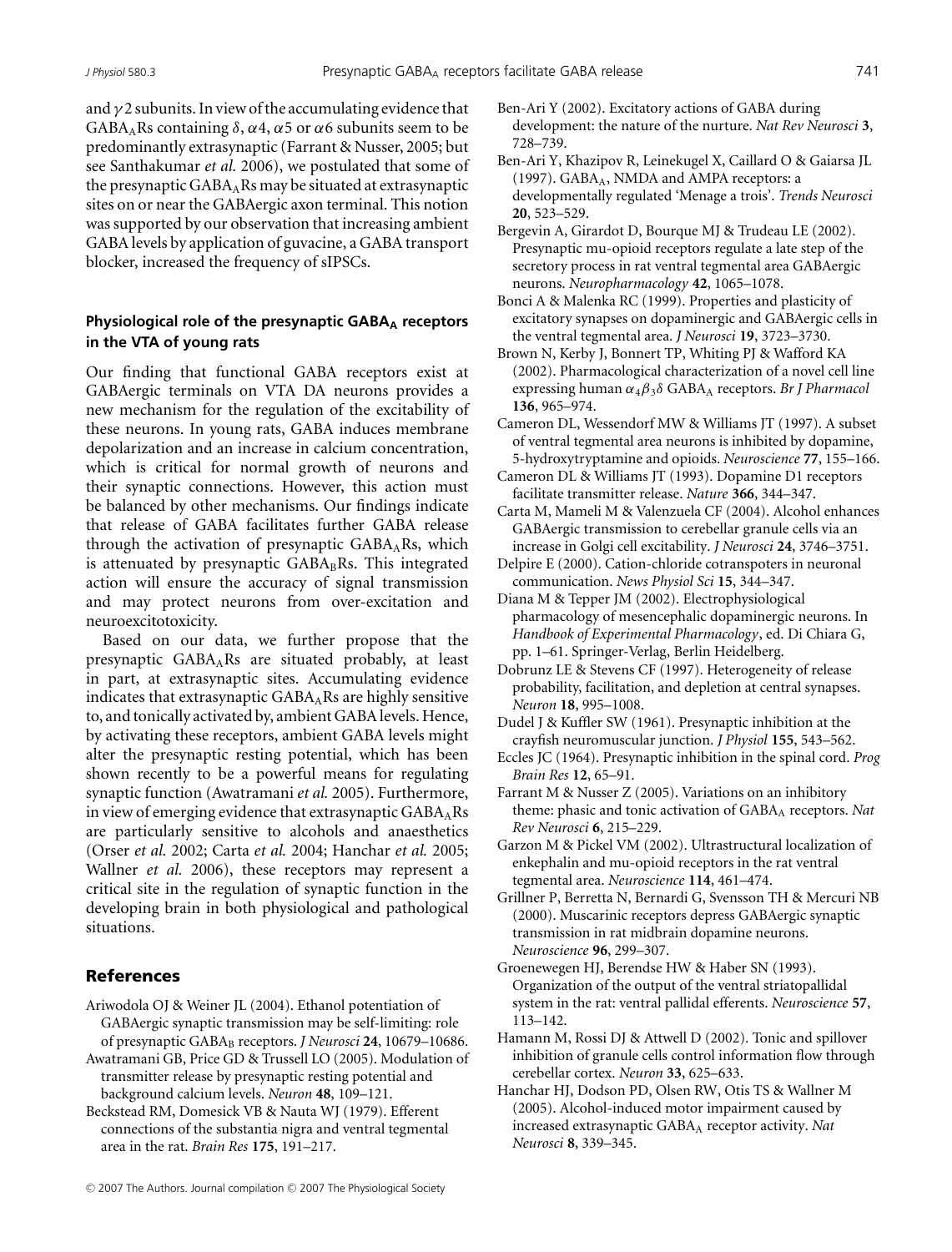Jang IS, Ito Y & Akaike N (2005). Feed-forward facilitation of glutamate release by presynaptic GABAA receptors. *Neuroscience* **135**, 737–748.

Jang IS, Jeong HJ, Katsurabayashi S & Akaike N (2002). Functional roles of presynaptic  $GABA_A$  receptors on glycinergic nerve terminals in the rat spinal cord. *J Physiol* **541**, 423–434.

Jang IS, Nakamura M, Ito Y & Akaike N (2006). Presynaptic GABAA receptors facilitate spontaneous glutamate release from presynaptic terminals on mechanically dissociated rat CA3 pyramidal neurons. *Neurosci* **138**, 25–35.

Jones S & Kauer JA (1999). Amphetamine depresses excitatory synaptic transmission via serotonin receptors in the ventral tegmental area. *J Neurosci* **19**, 9780–9787.

Koga H, Ishibashi H, Shimada H, Jang IS, Nakamura TY & Nabekura J (2005). Activation of presynaptic GABA<sub>A</sub> receptors increases spontaneous glutamate release onto noradrenergic neurons of the rat locus coeruleus. *Brain Res* **1046**, 24–31.

Lacey MG, Mercuri NB & North RA (1989). Two cell types in rat substantia nigra zona compacta distinguished by membrane properties and the actions of dopamine and opioids. *J Neurosci* **9**, 1233–1241.

Lu XY, Churchill L & Kalivas PW (1997). Expression of D1 receptor mRNA in projections from the forebrain to the ventral tegmental area. *Synapse* **25**, 205–214.

Mansour A, Meador-Woodruff JH, Zhou QY, Civelli O, Akil H & Watson SJ (1991). A comparison of D1 receptor binding and mRNA in rat brain using receptor autoradiographic and in situ hybridization techniques. *Neuroscience* **45**, 359–371.

Mansvelder HD & McGehee DS (2000). Long-term potentiation of excitatory inputs to brain reward areas by nicotine. *Neuron* **27**, 349–357.

Margolis EB, Lock H, Hjelmstad GO & Fields HL (2006). The ventral tegmental area revisited: is there an electrophysiological marker for dopaminergic neurons. *J Physiol* **577**, 907–924.

Misgeld U, Bijak M & Jarolimek W (1995). A physiological role for  $GABA_B$  receptors and the effects of baclofen in the mammalian central nervous system. *Prog Neurobiol* **46**, 423–462.

Nabekura J, Ueno T, Okabe A, Furuta A, Iwaki T, Shimizu-Okabe C, Fukuda A & Akaike N (2002). Reduction of KCC2 expression and GABAA receptor-mediated excitation after in vivo axonal injury. *J Neurosci* **22**, 4412–4417.

Neuhoff H, Neu A, Liss B & Roeper J (2002). Ih channels contribute to the different functional properties of identified dopaminergic subpopulations in the midbrain. *J Neurosci* **22**, 1290–1302.

Nicoll RA (2004). My close encounter with  $GABA_B$  receptors. *Biochem Pharmacol* **68**, 1667–1674.

Okada H, Matsushita N, Kobayashi K & Kobayashi K (2004). Identification of GABAA receptor subunit variants in midbrain dopaminergic neurons. *J Neurochem* **89**, 7–14.

Orser BA, Canning KJ & Macdonald JF (2002). Mechanisms of general anesthesia. *Curr Opin Anaesthesiol* **15**, 427–433.

Owens DF & Kriegstein AR (2002). Is there more to GABA than synaptic inhibition? *Nat Rev Neurosci* **3**, 715–727.

Pirker S, Schwarzer C, Wieselthaler A, Sieghart W & Sperk G (2000). GABAA receptors: immunocytochemical distribution of 13 subunits in the adult rat brain. *Neurosci* **101**, 815–850.

Poncer JC, McKinney RA, Gähwiler BH & Thompson SM (1997). Either N- or P-type calcium channels mediate GABA release at distinct hippocampal inhibitory synapses. *Neuron* **18**, 463–472.

Santhakumar V, Hanchar HJ, Wallner M, Olsen RW & Otis TS (2006). Contributions of the GABAA receptor alpha6 subunit to phasic and tonic inhibition revealed by a naturally occurring polymorphism in the alpha6 gene. *J Neurosci* **26**, 3357–3364.

Schilstrom B, Yaka R, Argilli E, Suvarna N, Schumann J, Chen BT, Carman M, Singh V, Mailliard WS, Ron D & Bonci A (2006). Cocaine enhances NMDA receptor-mediated currents in ventral tegmental area cells via dopamine D5 receptor-dependent redistribution of NMDA receptors. *J Neurosci* **26**, 8549–8558.

Schwarzer C, Berresheim U, Pirker S, Wieselthaler A, Fuchs K, Sieghart W & Sperk G (2001). Distribution of the major gamma-aminobutyric acid $_A$  receptor subunits in the basal ganglia and associated limbic brain areas of the adult rat. *J Comp Neurol* **433**, 526–549.

Segev I (1990). Computer study of presynaptic inhibition controlling the spread of action potentials into axon terminals. *J Neurophysiol* **63**, 987–998.

Spanagel R & Weiss F (1999). The dopamine hypothesis of reward: past and current status. *Trends Neurosci* **22**, 521–527.

Stuart GJ & Redman SJ (1992). The role of  $GABA_A$  and  $GABA_B$ receptors in presynaptic inhibition of Ia EPSPs in cat spinal motoneurones. *J Physiol* **449**, 551–572.

Svingos AL, Garzon M, Colago EE & Pickel VM (2001). Mu-opioid receptors in the ventral tegmental area are targeted to presynaptically and directly modulate mesocortical projection neurons. *Synapse* **41**, 221–229.

Szabo B, Siemes S & Wallmichrath I (2002). Inhibition of GABAergic neurotransmission in the ventral tegmental area by cannabinoids. *Eur J Neurosci* **15**, 2057–2061.

Takahashi T & Momiyama A (1993). Different types of calcium channels mediate central synaptic transmission. *Nature* **366**, 156–158.

Takeuchi A & Takeuchi N (1966). A study of the inhibitory action of gamma- aminobutyric acid on neuromuscular transmission in the crayfish. *J Physiol* **183**, 418–432.

Turecek R & Trussell LO (2001). Presynaptic glycine receptors enhance transmitter release at a mammalian central synapse. *Nature* **411**, 587–590.

Vitten H & Isaacson JS (2001). Synaptic transmission: exciting times for presynaptic receptors. *Curr Biol* **11**, R695–R697.

Waddington JL & Cross AJ (1978). Neurochemical changes following kainic acid lesions of the nucleus accumbens: implications for a GABAergic accumbal-ventral tegmental pathway. *Life Sci* **22**, 1011–1014.

Wallner M, Hanchar HJ & Olsen RW (2006). Low dose acute alcohol effects on GABAA receptor subtypes. *Pharmacol Ther* **112**, 513–528.

Wang F, Xiao C & Ye JH (2005). Taurine activates excitatory non-synaptic glycine receptors on dopamine neurones in ventral tegmental area of young rats. *J Physiol* **565**, 503–516.